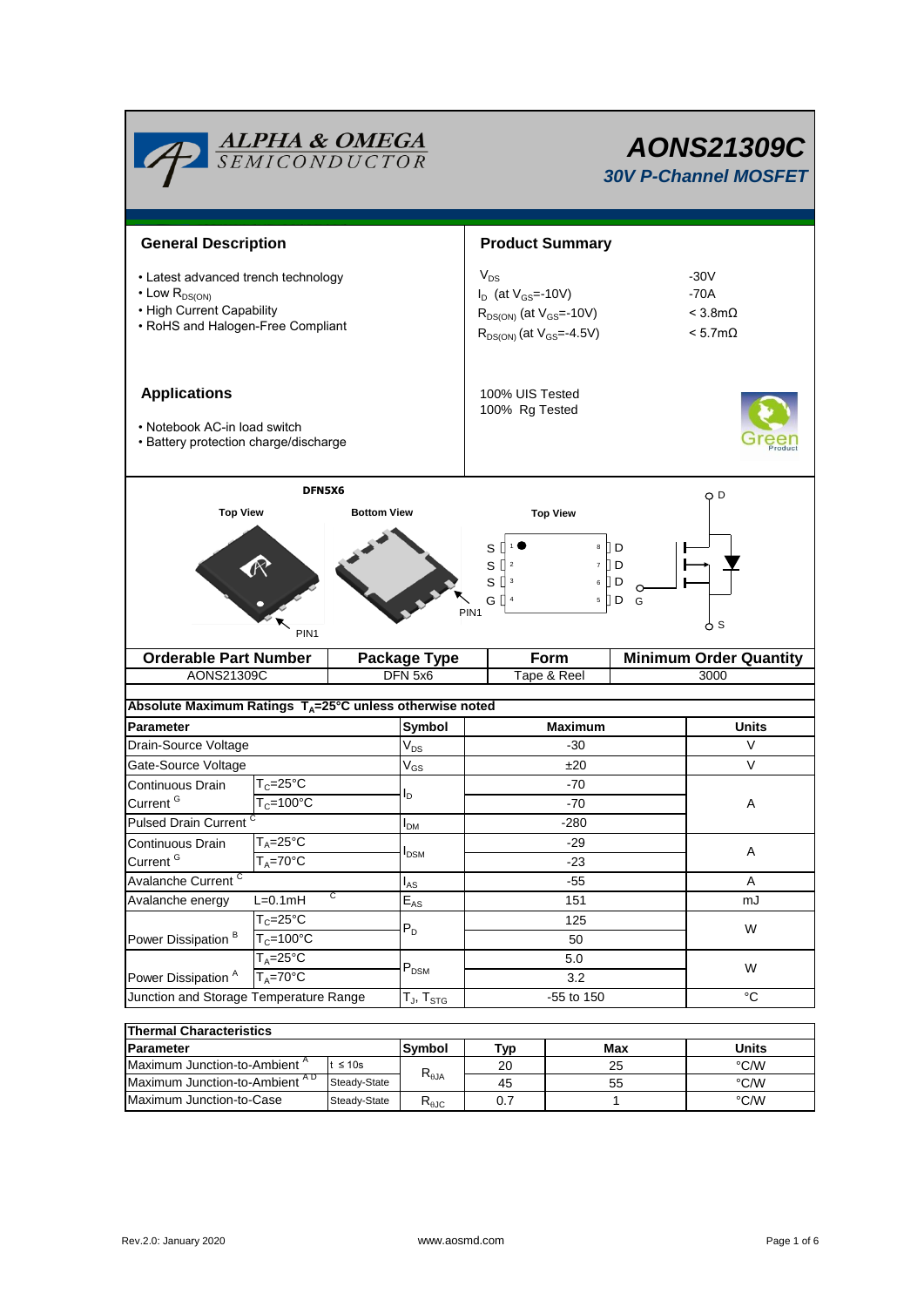

#### **Electrical Characteristics (TJ=25°C unless otherwise noted)**

| <b>Symbol</b>                          | Parameter                                                  | <b>Conditions</b>                                                  | Min    | <b>Typ</b> | <b>Max</b> | <b>Units</b> |  |  |
|----------------------------------------|------------------------------------------------------------|--------------------------------------------------------------------|--------|------------|------------|--------------|--|--|
| <b>STATIC PARAMETERS</b>               |                                                            |                                                                    |        |            |            |              |  |  |
| $BV_{DSS}$                             | Drain-Source Breakdown Voltage                             | $I_{D} = 250 \mu A$ , $V_{GS} = 0V$                                | $-30$  |            |            | $\vee$       |  |  |
| $I_{DSS}$                              | Zero Gate Voltage Drain Current                            | $V_{DS}$ = 30V, $V_{GS}$ =0V                                       |        |            | $-1$       | μA           |  |  |
|                                        |                                                            | $T_{\parallel} = 55^{\circ}$ C                                     |        |            | $-5$       |              |  |  |
| $I_{GSS}$                              | Gate-Body leakage current                                  | $V_{DS} = 0V$ , $V_{GS} = \pm 20V$                                 |        |            | ±100       | nA           |  |  |
| $V_{GS(th)}$                           | Gate Threshold Voltage                                     | $V_{DS} = V_{GS}$ , $I_D = -250 \mu A$                             | $-1.3$ | $-1.8$     | $-2.3$     | $\vee$       |  |  |
| $R_{DS(ON)}$                           |                                                            | $V_{\text{GS}} = -10V, I_{\text{D}} = -20A$                        |        | 3.1        | 3.8        |              |  |  |
|                                        | Static Drain-Source On-Resistance                          | $T_i = 125^{\circ}C$                                               |        | 4.4        | 5.4        | $m\Omega$    |  |  |
|                                        |                                                            | $V_{GS}$ =-4.5V, $I_{D}$ =-20A                                     |        | 4.5        | 5.7        | $m\Omega$    |  |  |
| $g_{FS}$                               | <b>Forward Transconductance</b>                            | $V_{DS} = 5V$ , $I_{D} = 20A$                                      |        | 73         |            | S            |  |  |
| $V_{SD}$                               | Diode Forward Voltage                                      | $IS=-1A, VGS=0V$                                                   |        | $-0.7$     | $-1$       | V            |  |  |
| $I_{\rm S}$                            | Maximum Body-Diode Continuous Current G                    |                                                                    |        |            | $-70$      | A            |  |  |
|                                        | <b>DYNAMIC PARAMETERS</b>                                  |                                                                    |        |            |            |              |  |  |
| $C_{\text{iss}}$                       | Input Capacitance                                          |                                                                    |        | 7300       |            | pF           |  |  |
| $\mathsf{C}_{\mathrm{oss}}$            | <b>Output Capacitance</b>                                  | $V_{\text{GS}}$ =0V, $V_{\text{DS}}$ =-15V, f=1MHz                 |        | 830        |            | рF           |  |  |
| $C_{\text{rss}}$                       | Reverse Transfer Capacitance                               |                                                                    |        | 700        |            | рF           |  |  |
| $R_{g}$                                | Gate resistance                                            | $f=1MHz$                                                           |        | 2.3        | 4.6        | Ω            |  |  |
|                                        | <b>SWITCHING PARAMETERS</b>                                |                                                                    |        |            |            |              |  |  |
| $Q_q(10V)$                             | <b>Total Gate Charge</b>                                   |                                                                    |        | 130        | 200        | nC           |  |  |
| $Q_g(4.5V)$                            | Total Gate Charge                                          | $V_{\text{GS}}$ = 10V, $V_{\text{DS}}$ = 15V, $I_{\text{D}}$ = 20A |        | 60         | 90         | nC           |  |  |
| $\mathsf{Q}_{\mathsf{gs}}$             | Gate Source Charge                                         |                                                                    |        | 20         |            | nC           |  |  |
| $\mathsf{Q}_{\underline{\mathsf{gd}}}$ | Gate Drain Charge                                          |                                                                    |        | 24         |            | nC           |  |  |
| $t_{D(on)}$                            | Turn-On DelayTime                                          |                                                                    |        | 21         |            | ns           |  |  |
| $t_{r}$                                | Turn-On Rise Time                                          | $V_{GS}$ = 10V, $V_{DS}$ = 15V, R <sub>L</sub> =0.75 $\Omega$ ,    |        | 29         |            | ns           |  |  |
| $t_{D(off)}$                           | <b>Turn-Off DelayTime</b>                                  | $R_{\text{GEN}} = 3\Omega$                                         |        | 110        |            | ns           |  |  |
| $\mathsf{t}_{\mathsf{f}}$              | <b>Turn-Off Fall Time</b>                                  |                                                                    |        | 32         |            | ns           |  |  |
| $\mathsf{t}_{\mathsf{rr}}$             | Body Diode Reverse Recovery Time                           | $I_F$ =-20A, di/dt=500A/ $\mu$ s                                   |        | 18         |            | ns           |  |  |
| $Q_{rr}$                               | Body Diode Reverse Recovery Charge   F=-20A, di/dt=500A/µs |                                                                    |        | 48         |            | nC           |  |  |

A. The value of R<sub>BJA</sub> is measured with the device mounted on 1in<sup>2</sup> FR-4 board with 2oz. Copper, in a still air environment with T<sub>A</sub> =25°C. The Power dissipation P<sub>DSM</sub> is based on R <sub>0JA</sub> t≤ 10s and the maximum allowed junction temperature of 150°C. The value in any given application depends on the user's specific board design.

B. The power dissipation P<sub>D</sub> is based on T<sub>J(MAX)</sub>=150°C, using junction-to-case thermal resistance, and is more useful in setting the upper dissipation limit for cases where additional heatsinking is used.

C. Single pulse width limited by junction temperature  $T_{J(MAX)}$ =150°C.

D. The  $R_{qJA}$  is the sum of the thermal impedance from junction to case  $R_{qJC}$  and case to ambient.

E. The static characteristics in Figures 1 to 6 are obtained using <300µs pulses, duty cycle 0.5% max.<br>F. These curves are based on the junction-to-case thermal impedance which is measured with the device mounted to a lar maximum junction temperature of  $T_{J(MAX)}$ =150°C. The SOA curve provides a single pulse rating.

G. The maximum current rating is package limited.

H. These tests are performed with the device mounted on 1 in<sup>2</sup> FR-4 board with 2oz. Copper, in a still air environment with T<sub>A</sub>=25°C.

APPLICATIONS OR USE AS CRITICAL COMPONENTS IN LIFE SUPPORT DEVICES OR SYSTEMS ARE NOT AUTHORIZED. AOS DOES NOT ASSUME ANY LIABILITY ARISING OUT OF SUCH APPLICATIONS OR USES OF ITS PRODUCTS. AOS RESERVES THE RIGHT TO IMPROVE PRODUCT DESIGN,FUNCTIONS AND RELIABILITY WITHOUT NOTICE.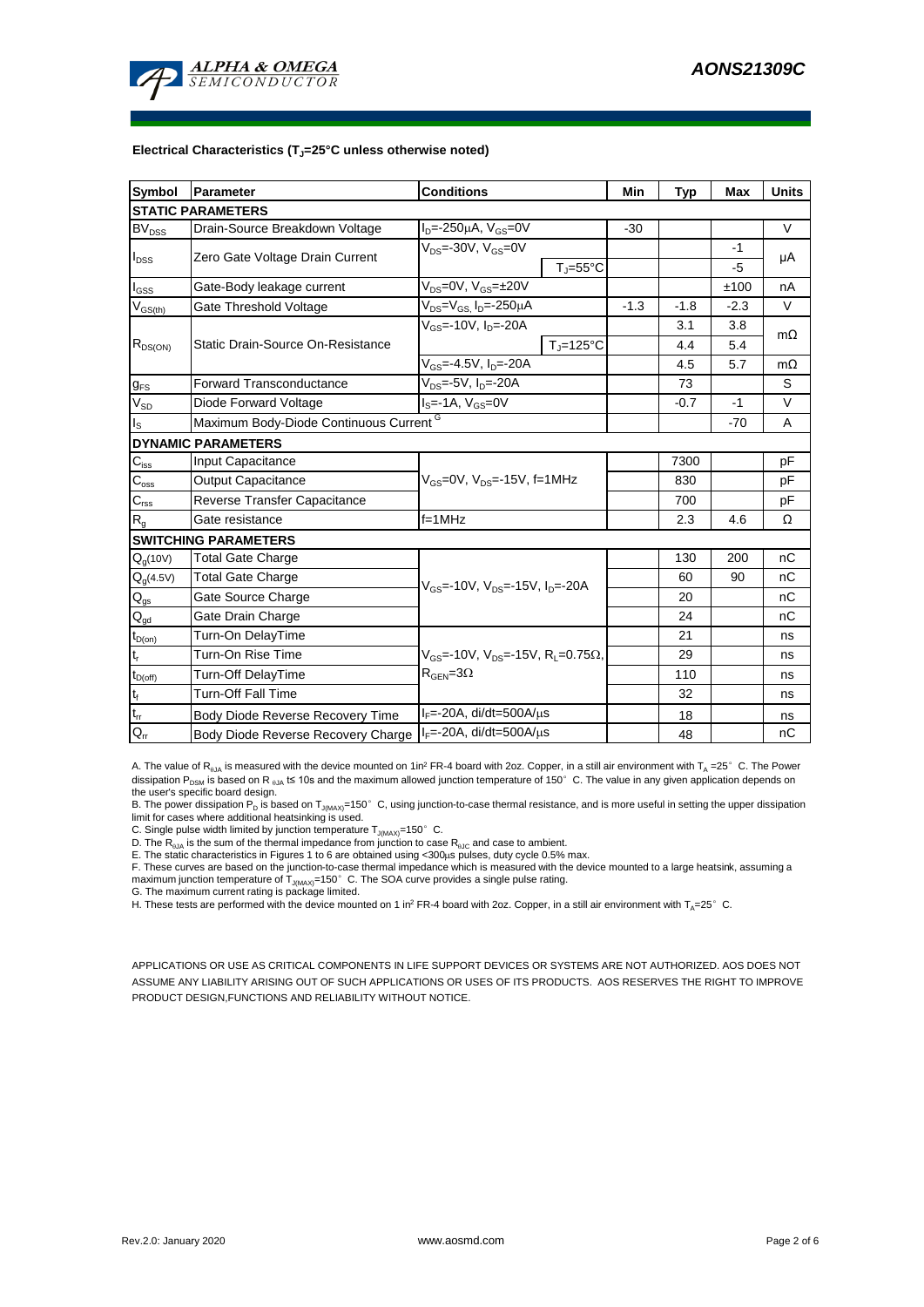

### **TYPICAL ELECTRICAL AND THERMAL CHARACTERISTICS**

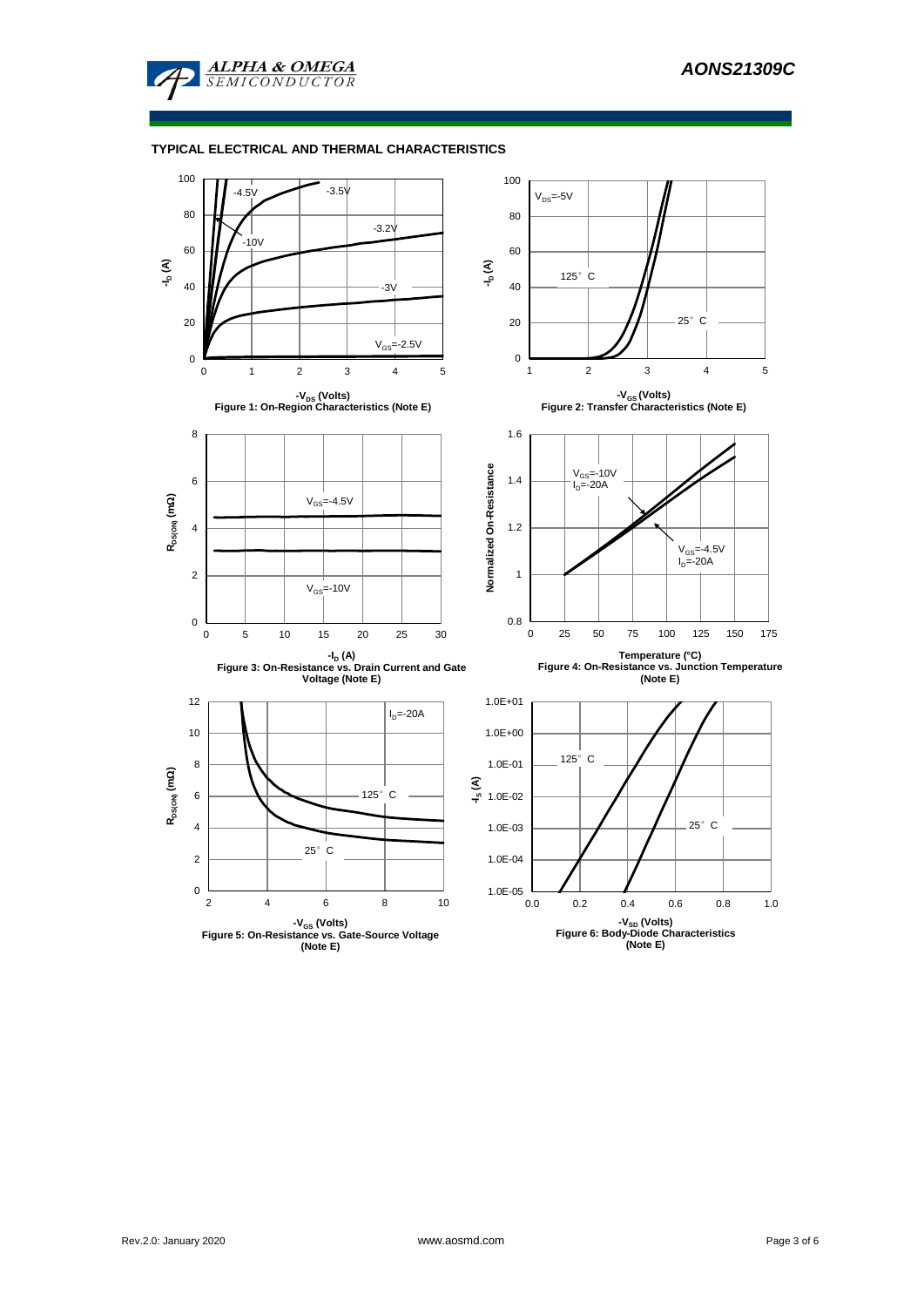

#### **TYPICAL ELECTRICAL AND THERMAL CHARACTERISTICS**



**Pulse Width (s) Figure 11: Normalized Maximum Transient Thermal Impedance (Note F)**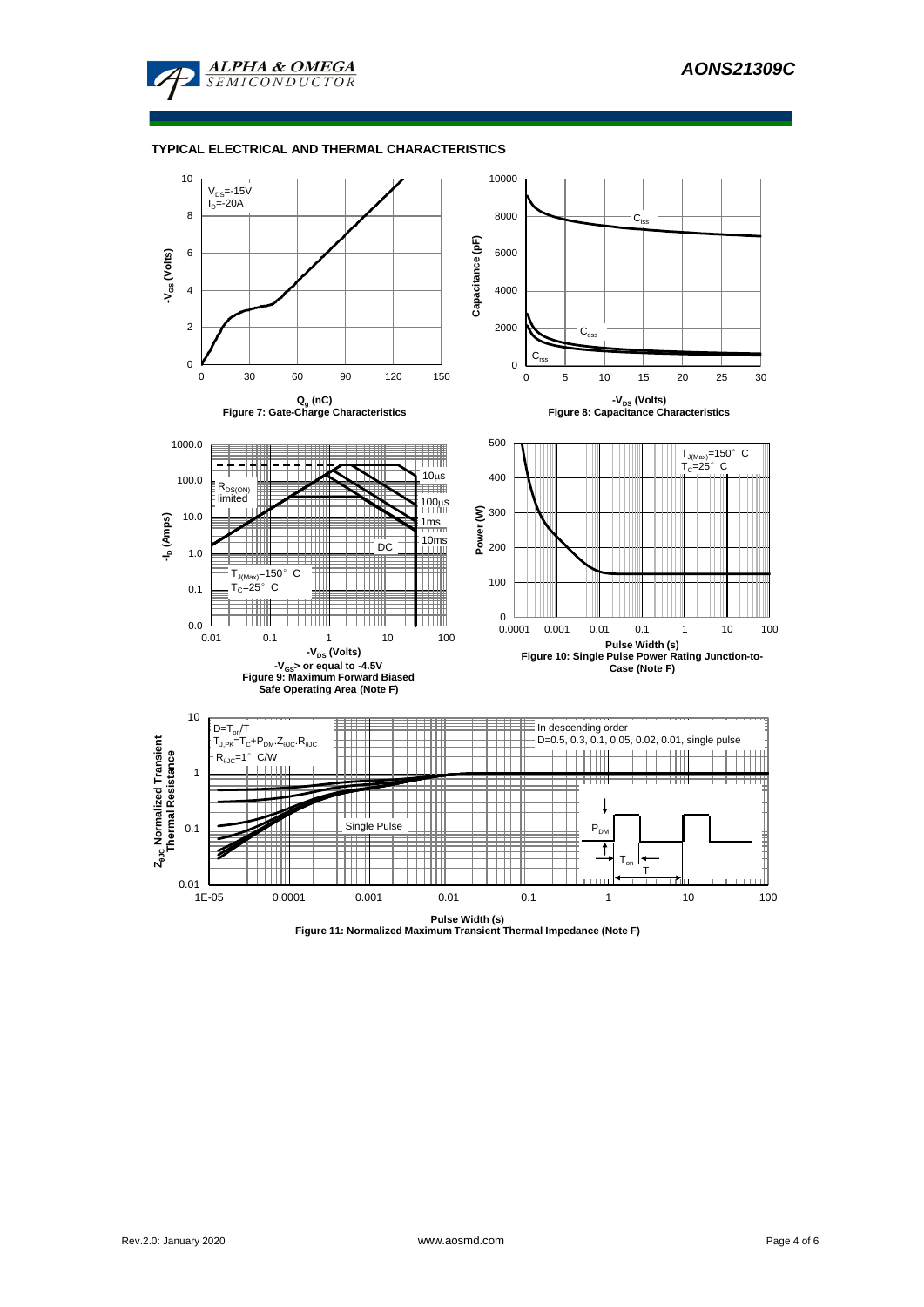

#### **TYPICAL ELECTRICAL AND THERMAL CHARACTERISTICS**



**Pulse Width (s) Figure 14: Single Pulse Power Rating Junction-to-Ambient (Note H)**



**Pulse Width (s) Figure 15: Normalized Maximum Transient Thermal Impedance (Note H)**